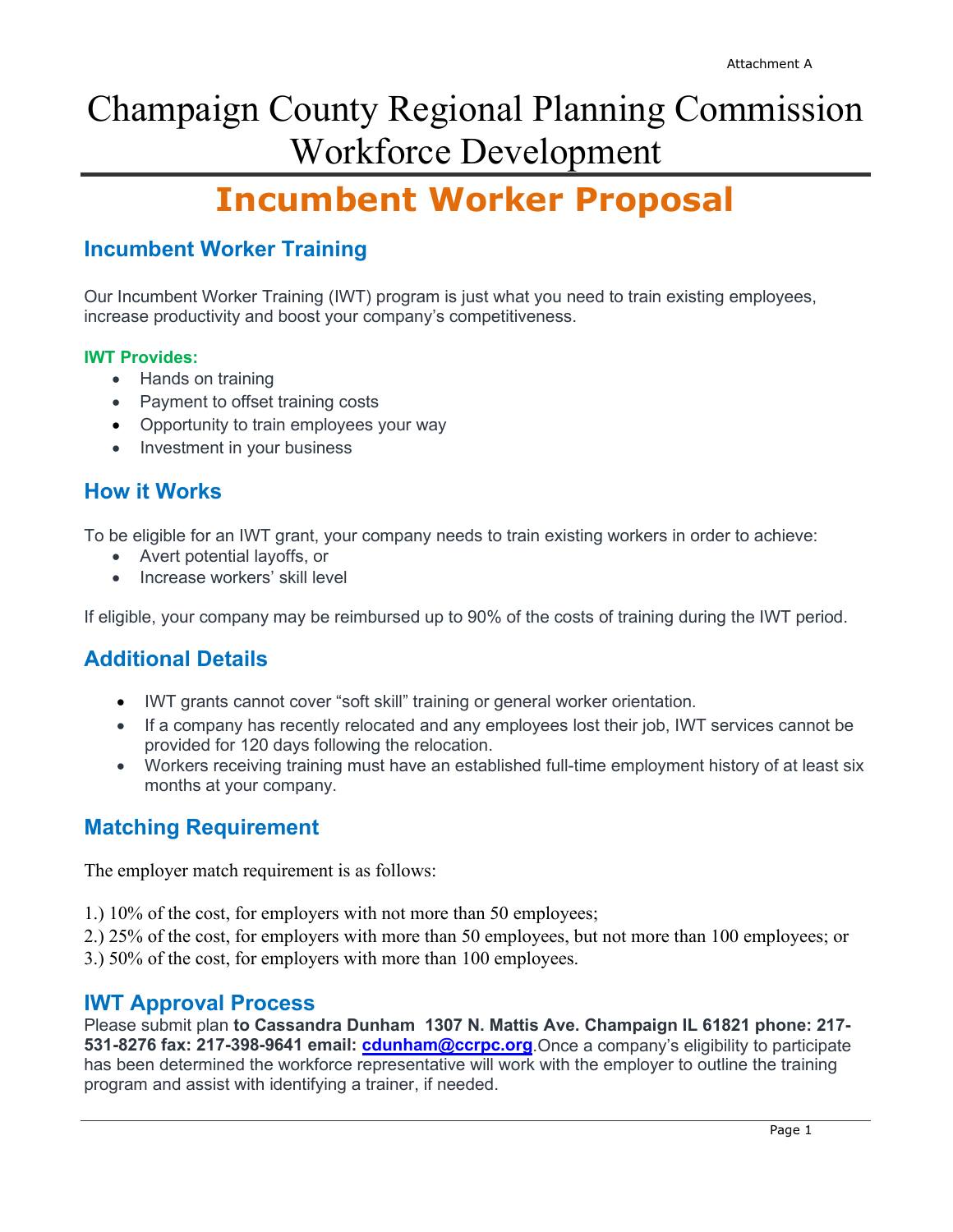# **Proposal Steps**

## **Employer Information**

Please complete this section in its entirety. All fields are required.

| <b>Employer Name</b>                             | <b>Street Address, City, State, Zip</b>                                                                                                                                                                                                                                                                                     |
|--------------------------------------------------|-----------------------------------------------------------------------------------------------------------------------------------------------------------------------------------------------------------------------------------------------------------------------------------------------------------------------------|
|                                                  |                                                                                                                                                                                                                                                                                                                             |
| <b>Phone number</b>                              | Number of employees in total                                                                                                                                                                                                                                                                                                |
|                                                  |                                                                                                                                                                                                                                                                                                                             |
| Federal Employer ID Number (FEIN) and UI account | Is this location the Worksite                                                                                                                                                                                                                                                                                               |
| FEIN Number:                                     | $\Box$ Yes                                                                                                                                                                                                                                                                                                                  |
|                                                  | $\Box$ No                                                                                                                                                                                                                                                                                                                   |
| <b>UI Account Number:</b>                        | If no, please list worksite address                                                                                                                                                                                                                                                                                         |
|                                                  | <u> 1989 - Johann John Stone, mars et al. 1989 - John Stone, mars et al. 1989 - John Stone, mars et al. 1989 - John Stone</u>                                                                                                                                                                                               |
|                                                  |                                                                                                                                                                                                                                                                                                                             |
|                                                  |                                                                                                                                                                                                                                                                                                                             |
| <b>Owner's Ethnicity (Check all that apply)</b>  | <b>Proposal Direct Contact Person</b>                                                                                                                                                                                                                                                                                       |
| $\Box$ White                                     | <b>Primary</b>                                                                                                                                                                                                                                                                                                              |
| $\Box$ Hispanic                                  | First Name: Name: Name and South Assembly Name and South Assembly Name and South Assembly<br>Last Name: Name: Name and Name and Name and Name and Name and Name and Name and Name and Name and Name and Name and Name and Name and Name and Name and Name and Name and Name and Name and Name and Name and Name and Name an |
| $\Box$ Asian                                     |                                                                                                                                                                                                                                                                                                                             |
| <b>Hawaiian or Pacific Island</b>                |                                                                                                                                                                                                                                                                                                                             |
| $\Box$ Black                                     | <b>Secondary</b>                                                                                                                                                                                                                                                                                                            |
| $\Box$ American Indian or Alaskan Native         | First Name: Name: Name and Security and Security and Security and Security and Security and Security and Security and Security and Security and Security and Security and Security and Security and Security and Security and                                                                                               |
| $\Box$ Prefer not to answer                      |                                                                                                                                                                                                                                                                                                                             |
| $\Box$ Female Owned                              |                                                                                                                                                                                                                                                                                                                             |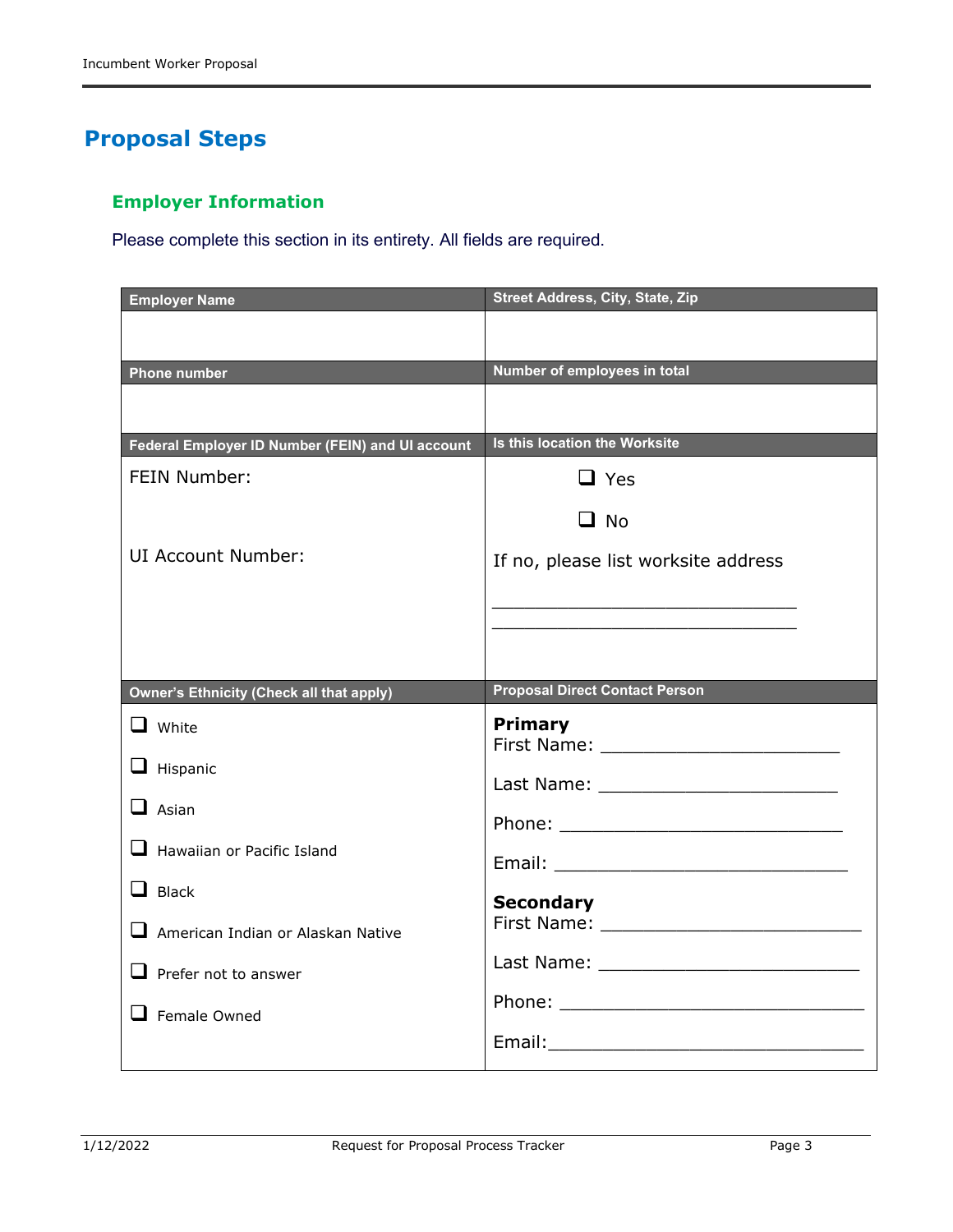### **Project Detail**

Please complete information below regarding basic information surrounding your business needs.

**Needs and Benefits - Explain the need for training and expected benefits that will improve productivity. For example, include the benefits such as opportunities to "backfill" and how it strengthens business relationships.** 

| <b>Projected Start Date</b> | <b>Projected End Date</b> | <b>Projected Cost</b> |
|-----------------------------|---------------------------|-----------------------|
|                             |                           |                       |
|                             |                           |                       |

**Fund Use - Describe the use of funds for the project specifying how the budget will be used for the training portion. Do not include employee wages or other match.**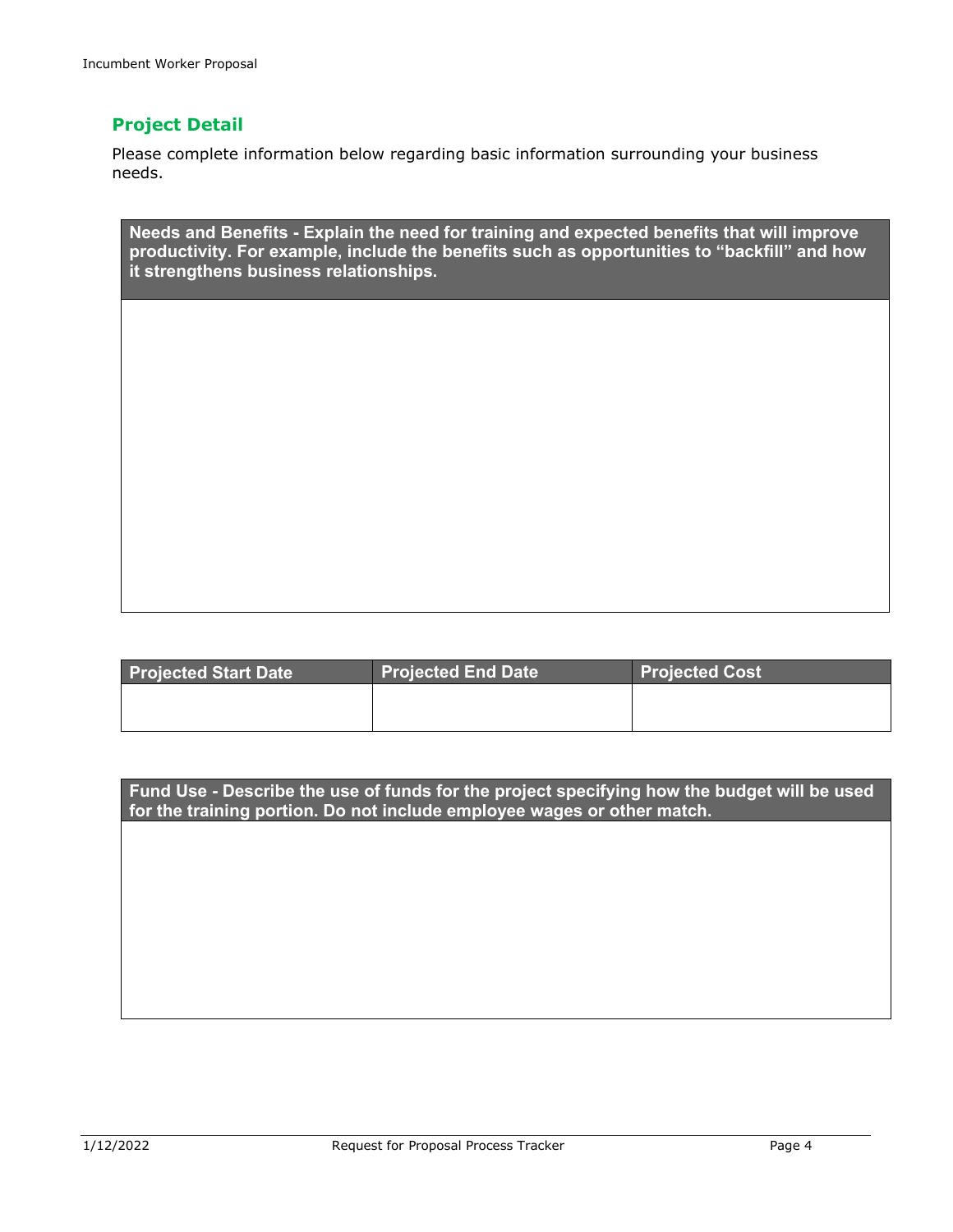**Matched Funds - Describe matched funds for project (must be at least 10% of project and can include employee wages while attending training).**

**Does this project have occupation upgrades? - Does the training provide a qualifying skill upgrade sufficient for a position of higher responsibility and/or salary? If so, please explain.**

**Number of Employees Receiving Training - Please note all employees that will receive training. Employees must have been employed with the company for at least 6 months.**

### **Layoff Aversion**

Please complete this section by checking each risk indicator applicable explaining the company's need for employees to improve their skills in order to avoid layoffs. For each risk indicator selected, list a brief explanation.

| <b>At Risk Indicators</b>                                           | <b>Indicator Explanation</b> |
|---------------------------------------------------------------------|------------------------------|
| <b>Declining Sales</b><br>ப                                         |                              |
| $\Box$ Supply Chain Issues                                          |                              |
| $\sqcup$<br>Adverse Industry<br><b>Market Trends</b>                |                              |
| Changes in Management<br>⊔<br>Philosophy/Ownership                  |                              |
| Worker does not have<br>n an<br>in-demand skills                    |                              |
| Strong Possibility of a<br>u<br>Job if worker attains<br>new skills |                              |
| Other "At-Risk"<br><b>1</b><br>Indicators                           |                              |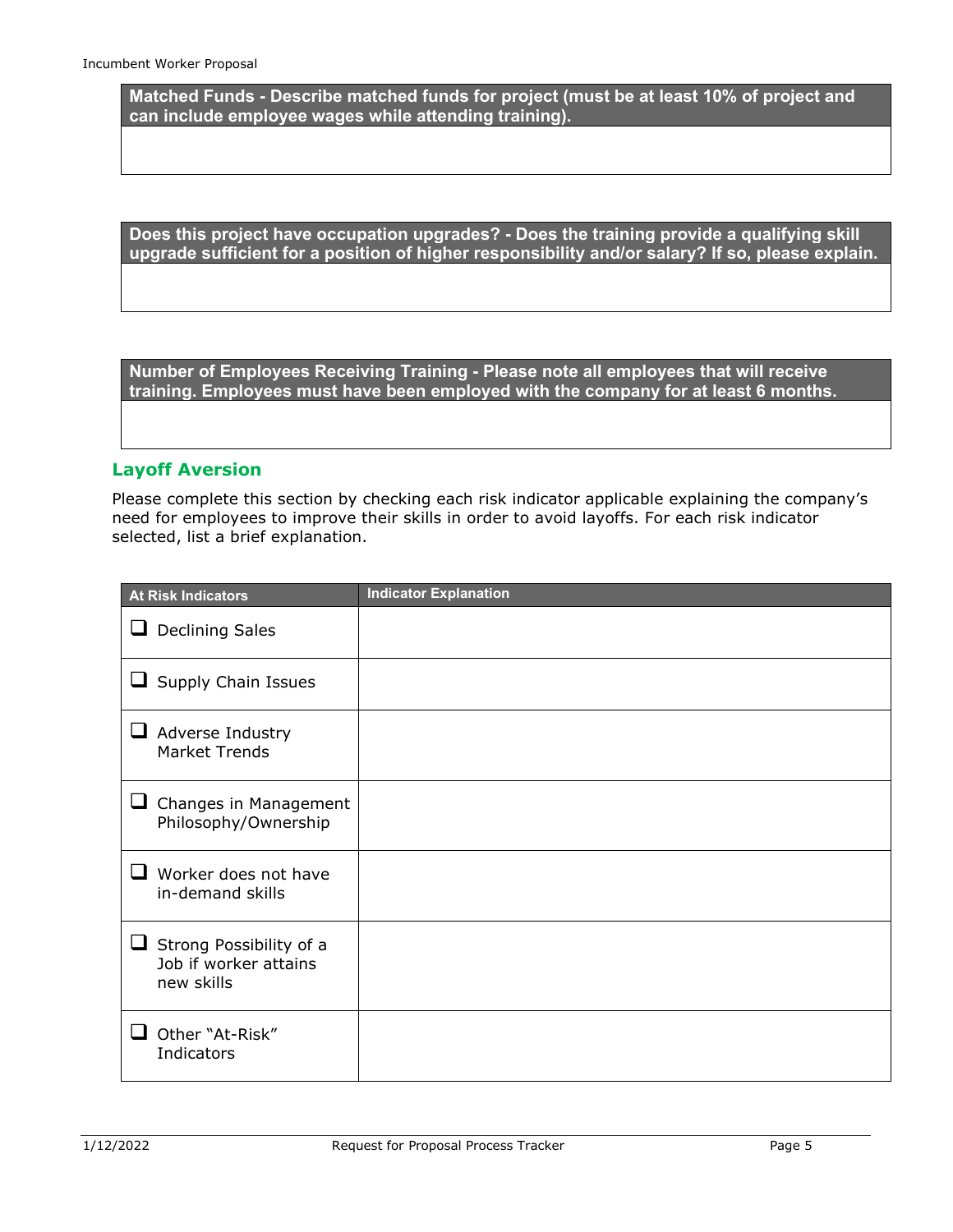### **Project Credentials**

From the list below, identify all credentials that will be earned by incumbent workers who complete training offered with this project. If no credentials are offered, at minimum, "*Certificate of Completion*" must be selected. Please list the title of the selected credential.

| <b>Credential</b>                             | <b>Title</b> |
|-----------------------------------------------|--------------|
| $\Box$ Associate Degree                       |              |
| $\Box$ Bachelor's Degree                      |              |
| <b>Industry Recognized</b><br>⊔<br>Credential |              |
| $\Box$ Master's Degree                        |              |
| Other Advanced<br>. .<br>Degree               |              |
| $\square$ Certificate of<br>Completion        |              |

### **Occupations**

In this section, please list the title of the occupation for the employees being trained in the first box. Please list the title of the occupation upgrade in the second box, if applicable.

**Occupation- at the time of the project**

**Occupation Upgrade- occupation employees may be eligible for at the time of completion**